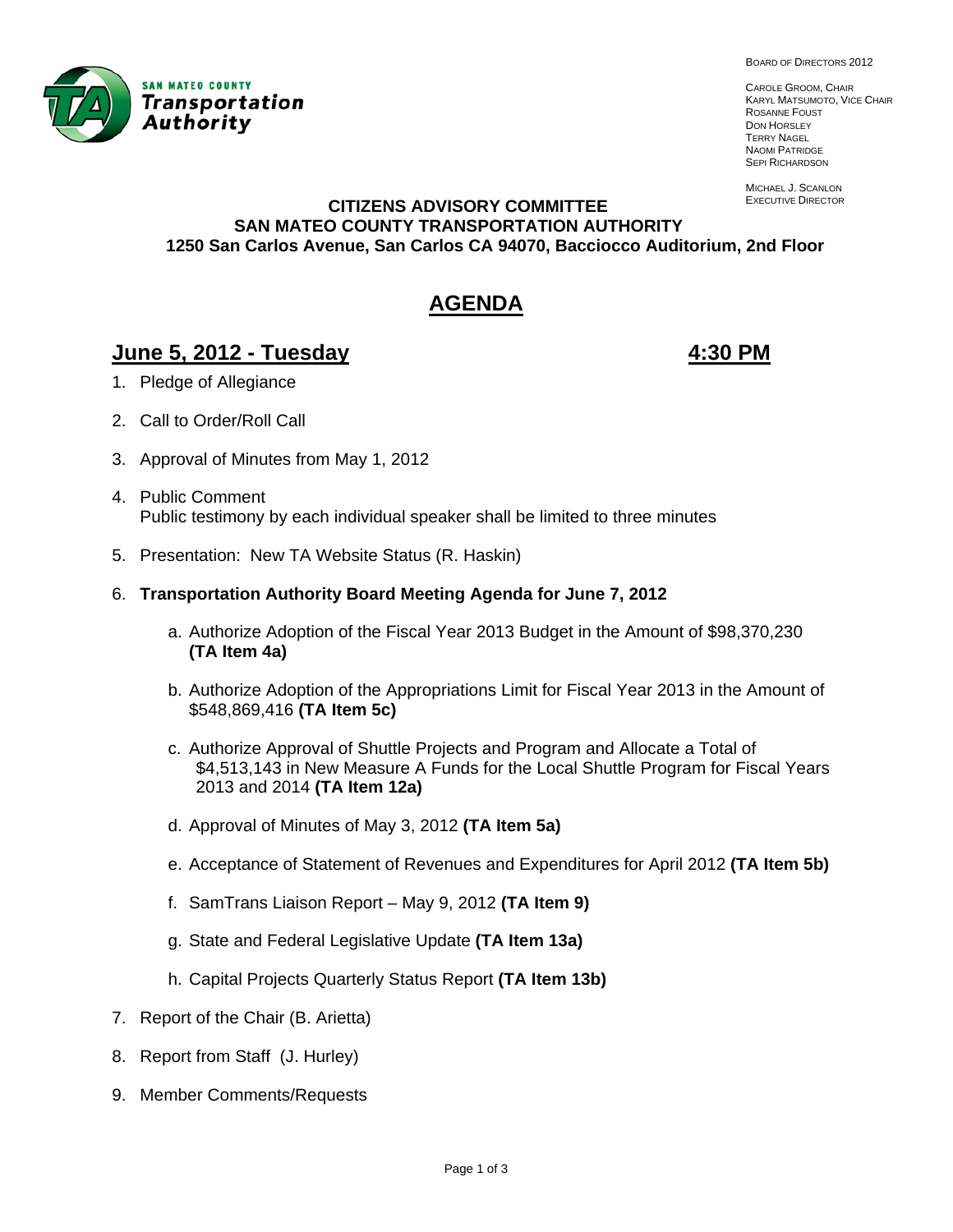- 10. Date, Time and Place of Next Meeting: Tuesday, July 31, 2012 at 4:30 p.m., San Mateo County Transit District Administrative Building, Bacciocco Auditorium, 2<sup>nd</sup> Floor, 1250 San Carlos Avenue, San Carlos, CA 94070
- 11. Adjournment

*All items on this agenda are subject to action* 

**CAC MEMBERS:** Barbara Arietta (Chair)  $\cdot$  Jim Bigelow  $\cdot$  John Fox  $\cdot$  Rich Hedges  $\cdot$  Randall Hees  $\cdot$ Elizabeth Lasensky · Jeff Londer · Doris Maez · Daniel Mensing · Larry Shaine · Laurie Simonson · April Vargas (Vice Chair) · William Warhurst · James Whittemore · George Zimmerman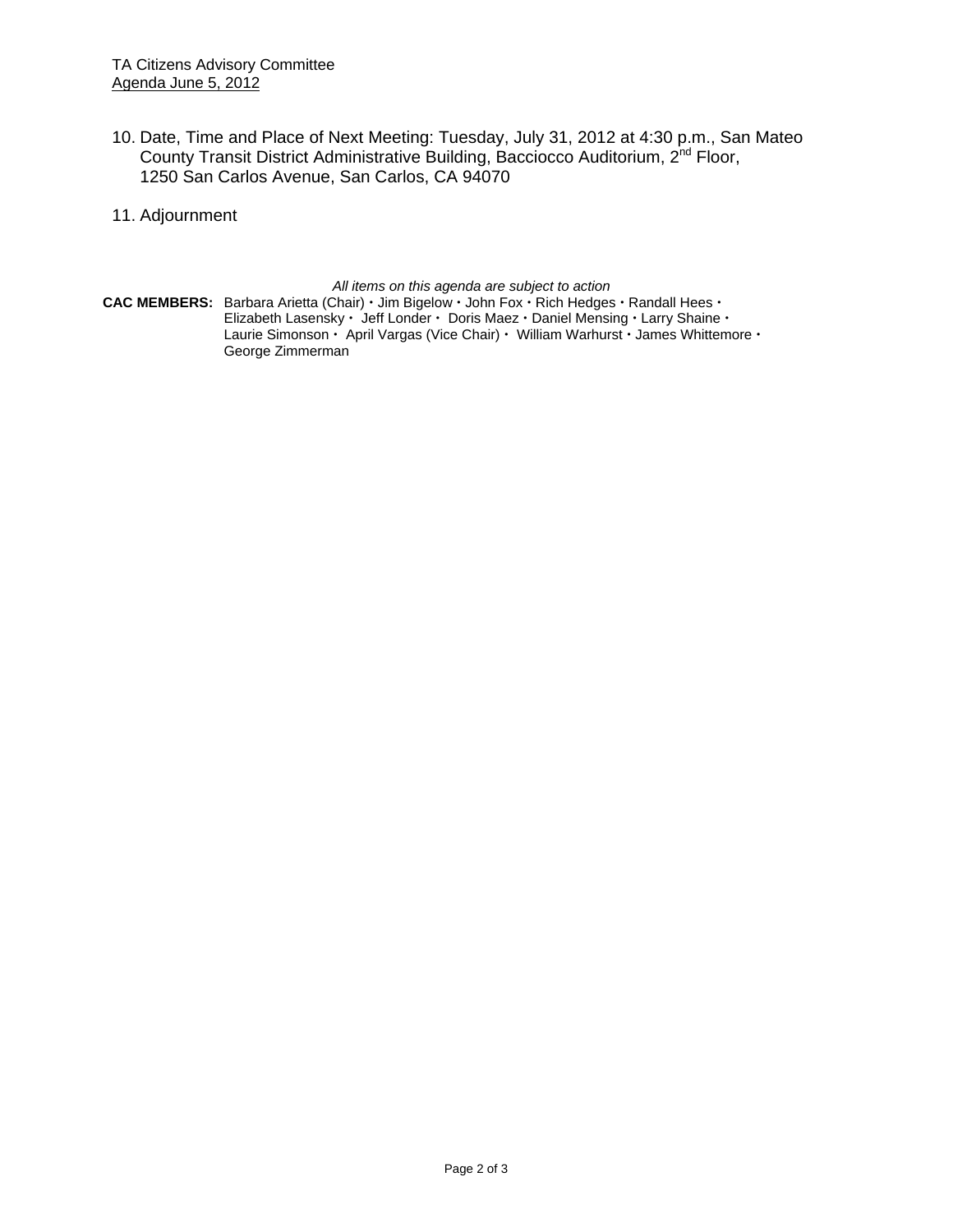## *INFORMATION TO THE PUBLIC*

If you have questions on the agenda, please contact the Assistant District Secretary at 650-508-6223. Assisted listening devices are available upon request. Agendas are available on the Transportation Authority Website at www.smcta.com.

#### *Date and Time of Boards and Advisory Committee Meetings*

San Mateo County Transportation Authority (TA) Committees and Board: First Thursday of the month, 5 p.m. Transportation Authority Citizens Advisory Committee (CAC): Tuesday preceding first Thursday of the month, 4:30 p.m. Date, time and location of meetings may be changed as needed.

#### *Location of Meeting*

The San Mateo County Transit District Administrative Office is located at 1250 San Carlos Ave., San Carlos, which is one block west of the San Carlos Caltrain Station on El Camino Real, accessible by SamTrans bus Routes: 260, 295, 390, 391, KX.

#### *Public Comment*

If you wish to address the Citizens Advisory Committee, please fill out a speaker's card located on the agenda table. If you have anything that you wish distributed to the Citizens Advisory Committee and included for the official record, please hand it to the Assistant Authority Secretary, who will distribute the information to the Committee members and staff.

Members of the public may address the Citizens Advisory Committee on non-agendized items under the Public Comment item on the agenda. Public testimony by each individual speaker shall be limited to three minutes and items raised that require a response will be deferred for staff reply.

#### *Accessibility for Individuals with Disabilities*

Upon request, the TA will provide for written agenda materials in appropriate alternative formats, or disability-related modification or accommodation, including auxiliary aids or services, to enable individuals with disabilities to participate in public meetings. Please send a written request, including your name, mailing address, phone number and brief description of the requested materials and a preferred alternative format or auxiliary aid or service at least two days before the meeting. Requests should be mailed to Nancy McKenna at San Mateo County Transportation Authority, 1250 San Carlos Avenue, San Carlos, CA 94070-1306; or email to cacsecretary@smcta.com; or by phone at 650-508-6279, or TDD 650-508-6448.

#### *Availability of Public Records*

All public records relating to an open session item on this agenda, which are not exempt from disclosure pursuant to the California Public Records Act, that are distributed to a majority of the legislative body will be available for public inspection at 1250 San Carlos Avenue, San Carlos, CA 94070-1306, at the same time that the public records are distributed or made available to the legislative body.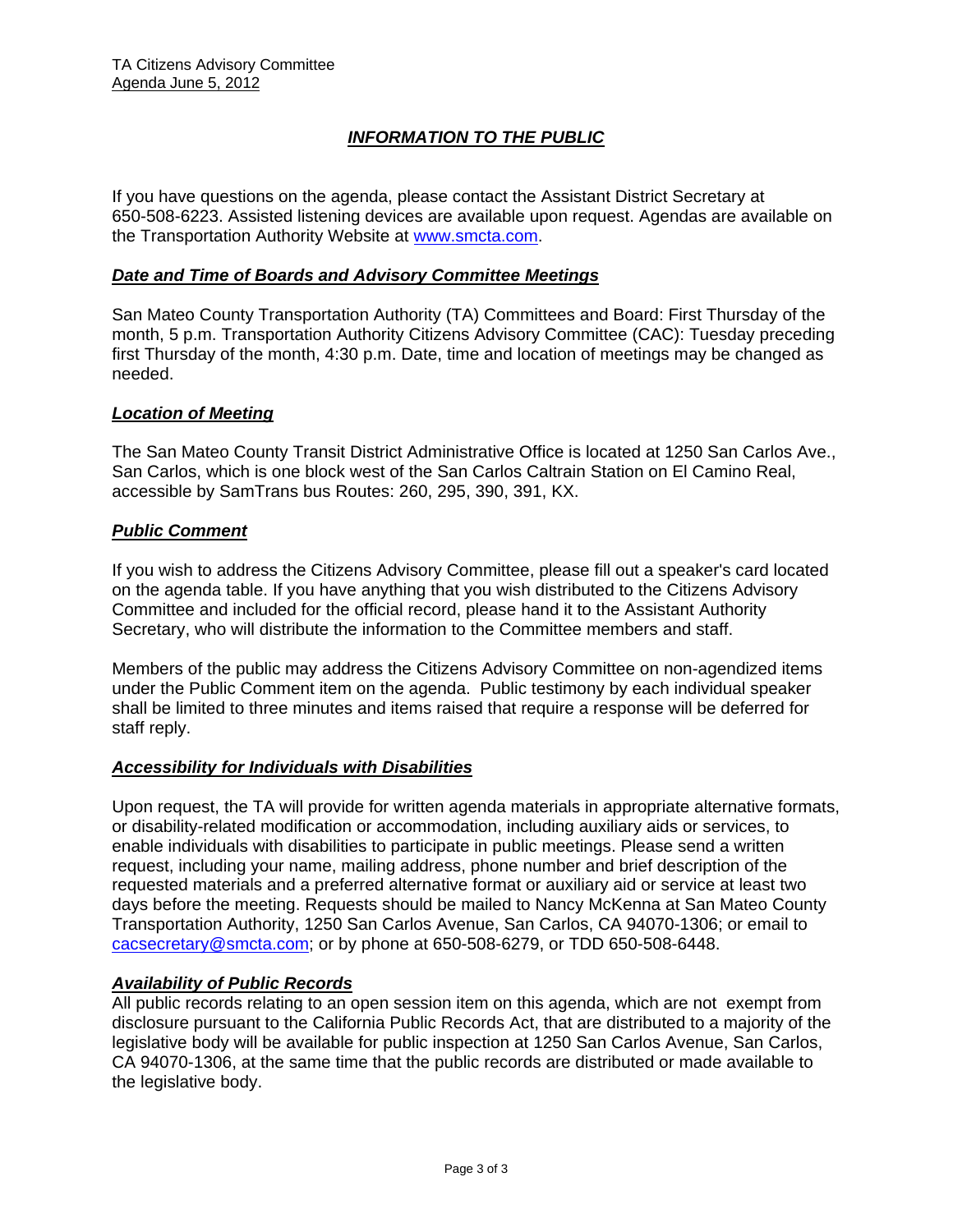

## **CITIZENS ADVISORY COMMITTEE (CAC) SAN MATEO COUNTY TRANSPORTATION AUTHORITY (TA)**

1250 San Carlos Avenue, San Carlos CA 94070 Bacciocco Auditorium, 2<sup>nd</sup> Floor

# **MINUTES OF MAY 1, 2012**

**MEMBERS PRESENT:** B. Arietta (Chair), J. Bigelow, J. Fox, R. Hedges, R. Hees, E. Lasensky, J. Londer, D. Maez, L. Shaine, A. Vargas, B. Warhurst, J. Whittemore, G. Zimmerman

**MEMBERS ABSENT:** D. Mensing, L. Simonson

**STAFF PRESENT:** L. Bhuller, C. Chung, E. Goode, J. Hurley, M. Lee, N. McKenna, L. Snow

Chair Barbara Arietta called the meeting to order at 4:32 p.m. and Rich Hedges led the Pledge of Allegiance.

#### **APPROVAL OF MINUTES**

A motion (Hedges/Zimmerman) to approve the April 3, 2012 minutes was passed.

**PUBLIC COMMENT** 

None

## **ITEMS FOR REVIEW – MAY 3, 2012 TA BOARD MEETING Authorize Approval of High Speed Rail Early Investment Strategy for a Blended System Memorandum of Understanding (MOU) (TA Item 10a)**

Jim Whittemore asked what the legal implications of the MOU are in the government sector. Director, Transportation Authority (TA) Program Joe Hurley said he will ask legal counsel.

George Zimmerman asked what happens if the other two counties are not able to contribute their share. Director of Caltrain Modernization Program Marian Lee said each agencies contribution is dependent on the other county's contribution.

Mr. Zimmerman asked for an explanation on the funding plan for the \$106 million Proposition 1A connectivity funds and the \$600 million for Proposition 1A California High Speed Rail Authority (CHSRA). Ms. Lee said under Proposition 1A there are two buckets of funding. There is approximately \$1 billion for the connectivity projects that feed into the High Speed Rail (HSR) system. Caltrain, BART or Santa Clara Valley Transportation Authority (VTA) will be feeder services so a bucket of money has been identified for these agencies. There is a larger bucket of money, \$9 billion that is for HSR infrastructure investment.

Doris Maez asked if the TA is part of the MOU. Ms. Lee said there are nine parties and the Peninsula Corridor Joint Powers Board (JPB) and TA are parties to the MOU.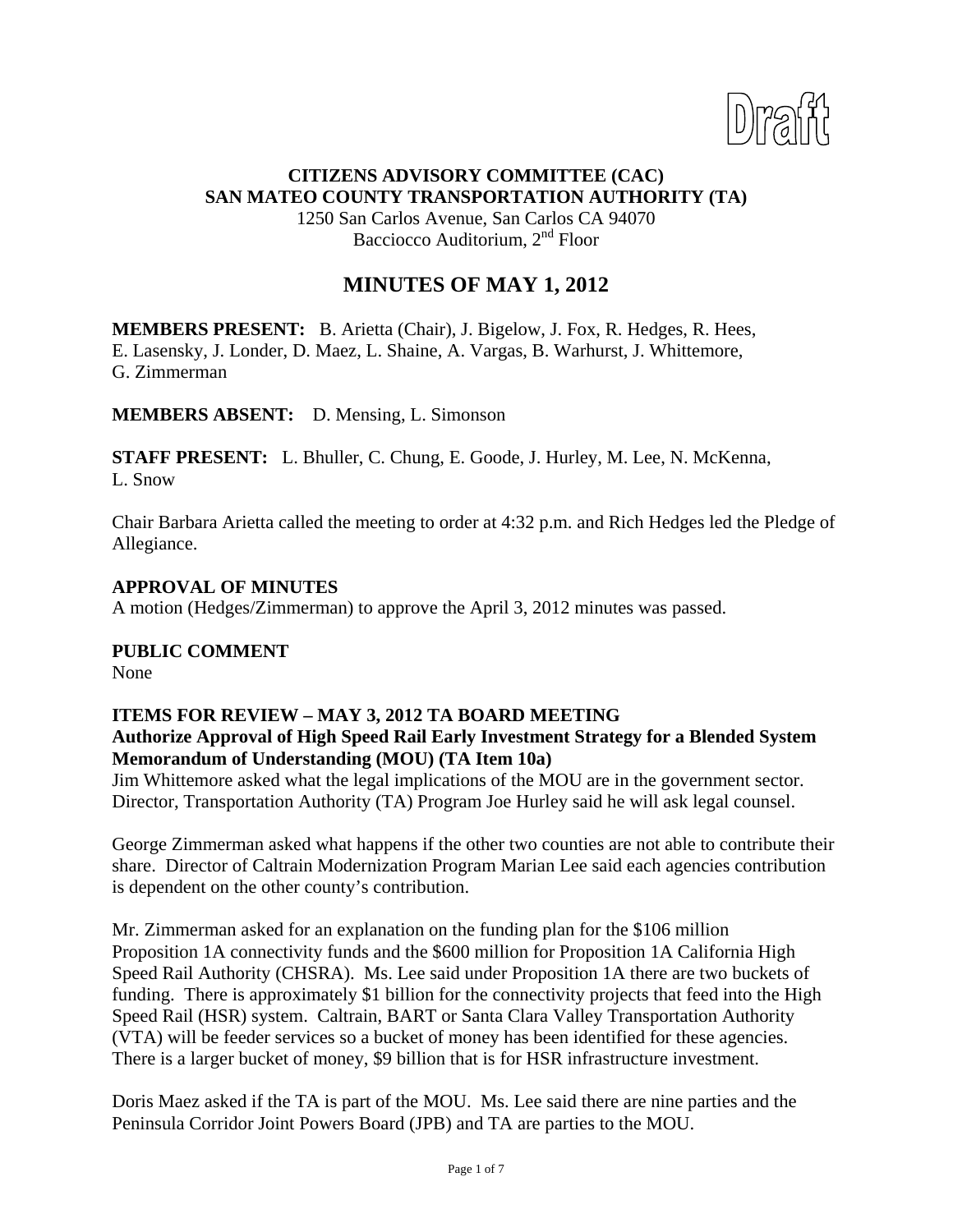

Ms. Maez asked what the \$20 million listed as Bay Area Air Quality Management District Carl Moyer is for. Manager, Budgets Eva Goode said it is a funding plan of a grant organization for projects that reduce greenhouse gases and emissions.

William Warhurst said the TA is considering \$60 million toward a much larger bucket of \$1.5 billion. He asked if the \$60 million has to be from Proposition 1A. Ms. Lee said the verbiage was pulled from the Measure A Sales Tax Expenditure Plan.

Mr. Warhurst asked if the \$60 million is going to be mixed with a lot of other money that won't be spent on Caltrain electrification or is all of the \$1.5 billion going towards improving signaling and electrification. Ms. Lee said the \$1.5 billion will go towards the Advance Signal System Project and electrification infrastructure which includes both the poles and wires and power facilities, in addition to the vehicles. The TA's \$60 million is a contribution to the total \$1.5 billion that will fund all of these items.

Mr. Warhurst asked if the new infrastructure is something Caltrain cannot use because it is for HSR or for some other purpose besides what is called for in Measure A. Ms. Lee said it has complete independent utility in that it is needed for Caltrain electrification, but it has the added utility of supporting HSR.

Larry Shaine asked if there is any more clarity on when the attorney general is going to act on the legality of the use of Proposition 1A for the blended system. Ms. Lee said there has been a further inquiry by the CHSRA to the attorney general for a position, but have not heard anything and there is no timeframe for when there will be a decision.

Mr. Shaine asked if the MOU can be changed as agencies act upon it. Ms. Lee said it is not recommended, but a change can be proposed by any of the MOU parties.

Mr. Shaine asked that the TA receive the final MOU if there are any revisions. Ms. Lee said yes.

Jeff Londer said he is very concerned about the legality of Proposition 1A and CHSRA not being truth tellers. Their revised Business Plan still has the four-track option in it and he feels the ridership numbers are still based on a faulty model.

Mr. Whittemore asked if the Advanced Signal System is a completely new system. Ms. Lee said it is an overlay of the existing system and compromised of components available in the market but are being packaged together and customized to meet our particular needs of supporting commuter service, freight and other rail tenants.

Mr. Whittemore asked if it is being customized including HSR or customized for the freight and electrification. Ms. Lee said it is being customized for a blended system.

Randy Hees said the Advanced Signal System is required because the JPB got a Federal Railroad Administration (FRA) waiver to use rolling stock that is much lighter weight. To mix rolling stock that is much lighter weight with freight you have to have a signal system that would maintain an absolute separation.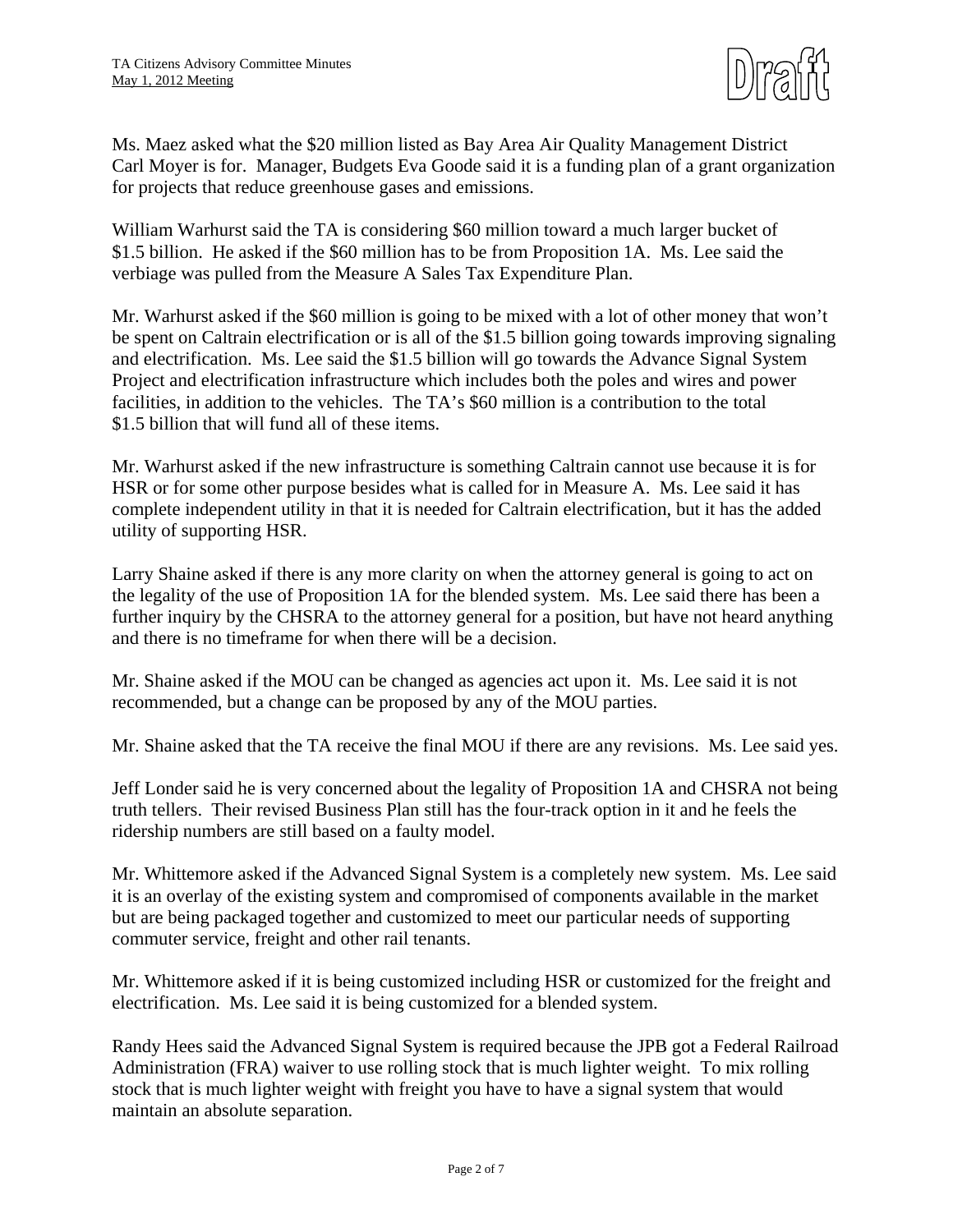

Ms. Lee said regardless of electrification, Positive Train Control (PTC) is an unfunded FRA mandate. There are additional attributes that help improve the efficiency of the corridor and allow for support of more trains in the corridor.

Mr. Whittemore asked what the actual components are for the \$1.5 billion and what part of it includes the Downtown Extension Project. Ms. Lee said the \$1.5 billion breakdown is \$231 million for the Advanced Signal System and the \$1.225 billion is for electrification, poles, wires and infrastructure items and vehicles. The \$1.5 billion is only for these projects and all of the other interrelated projects that would complete the blended system, like the downtown extension, is not included in this total.

Mr. Whittemore asked if the PTC system overlay includes modules that would allow for fourtracks on the Peninsula or is it only being built strictly from a computer software standpoint to handle a two-track blended system. Ms. Lee said there may be adjustments made if infrastructure was added.

Mr. Hedges said there is going to be four-tracks at some locations for passing tracks. The last census showed that seven of the 10 most populous urban areas are in California and the four most populous are in California.

Jim Bigelow said he was at the last CHSRA meeting when they uncertified the Environmental Impact Report/Environmental Impact Study and reapproved it. At this meeting, CHSRA Chair Dan Richard said more detail project level work will focus on the blended system. At a future time more capacity would be added under another funding agreement and HSR connecting at San Jose.

Mr. Hees said the MOU states building a two-track system and in the future a four-track system could be added.

Elizabeth Lasensky said she just came from New York and it is seamless to go from HSR to the subway and pay a flat rate.

Mr. Whittemore asked when the other agencies will be voting on the MOU and what the implications are if the vote is delayed for a month for further study. Ms. Lee said the CHSRA and the Metropolitan Transportation Commission (MTC) approved the MOU in April. On May 3 the JPB, TA and VTA are expected to approve. The remaining agencies will take action in June. She said there are no implications if an agency decides to delay their vote for a month.

A motion (Hedges/Hees) to support approval of High Speed Early Investment Strategy for a Blended System Memorandum of Understanding was approved (Whittemore opposed).

### **Authorize Acceptance of Quarterly Investment Report and Fixed Income Market Review and Outlook for Quarter Ended March 31, 2012 (TA Item 10b)**

Bill Osher, CSI Group of SunTrust Bank, said interest rates rose a bit in the first quarter of the year. In two out of the three months the return on the benchmarks was negative. Over the past year growth in the economy is getting sequentially stronger and inflation is robust. In this type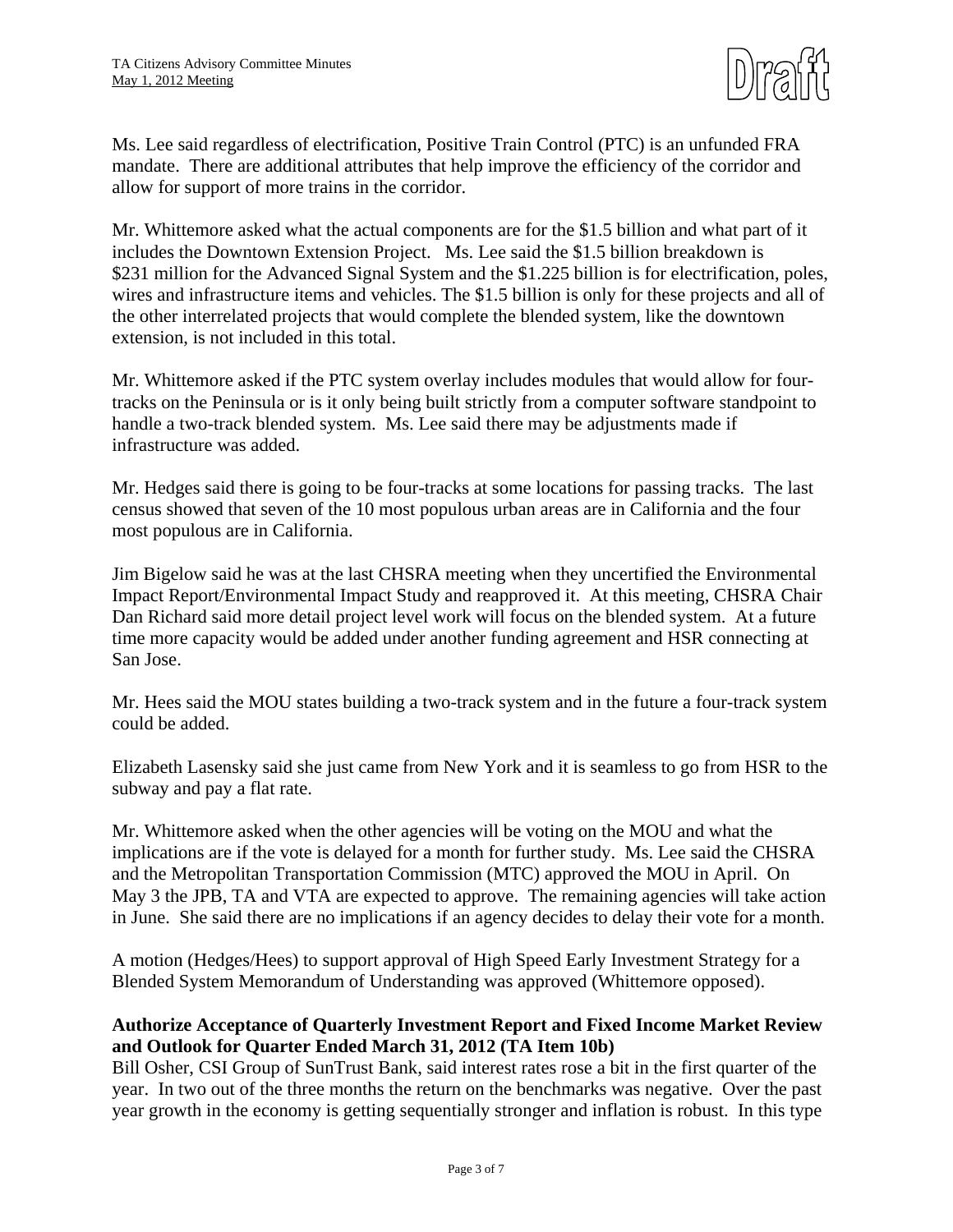

of environment interest rates rise, but last year they fell because the Federal Reserve pushed interest rates lower and Europe was a mess. When interest rates fall, the bond market has great returns. Mr. Osher said he was pleased with the results of this past quarter. The environment remains challenging, but will continue to manage the portfolio with an eye toward safety first.

Ms. Maez asked what collateralized mortgage obligations are. Mr. Osher said one of the problems with investing is that Wall Street realized they can't make a lot of money unless they make it complicated. Mortgage-backed securities lend themselves to complications and risk. The types of mortgages that failed and caused a phenomenal amount of problem are nothing like what we own in the portfolio. The vast majority of mortgages in this country are government guaranteed and they have no credit risk. The Collateral Mortgage Obligation Market is different than the Collateralized Debt Market where they took these pools of mortgages and cut them up and created something that was even safer and other securities that were riskier. For someone who understands the math and characteristics of bonds, there is a value to owning some mortgage-backed securities. The reason is the people who own just straight bonds don't understand these things so they stay away from them and the people that like to invest in mortgages are looking for a little more risk.

Mr. Shaine asked if there will be any change in the marketplace after the presidential election. Mr. Osher said no one knows what is going to happen. He can't manage the markets, but can manage the risk taken in relationship to the markets. He does think things will change and there will be a massive fiscal shift. There are estimates there will be a 3.5 percent growth hit to the economy. So if nothing happens there is a chance we could go into a recession and interest rates would probably fall and go lower, but he doesn't believe people are going to sit back and do nothing. It looks like there will be a 1.5 percent hit on the economy going into next year.

Mr. Whittemore asked if Federal Reserve Chair Ben Bernanke will unveil QE3 around Labor Day. Mr. Osher said if all of a sudden there are a lot of research reports on the inflationary impact of the type of monetary policy that persist today. There are a lot of people fearful that at some point in time there is a real inflationary event. Chair Bernanke is very concerned about repeats of mistakes that this country made during the Depression. The solution to our debt problem, as a country, is going to take an inflation path than any other path.

Mr. Hedges said assuming all the Bush tax cuts went away would the economy be better off. Mr. Osher said there is a mandate the government has to keep inflation tame and if enough of the fiscal stimulus was removed it is likely the Federal Reserve will ease and engage in QE3 to try to meet those mandates.

A motion (Hees/Whittemore) to support acceptance of Quarterly Investment Report and Fixed Income Market Review and Outlook for quarter ended March 31, 2012 was approved.

## **Authorize Amendment of the Investment Policy and Reauthorize Investment of Monies with the Local Agency Investment Fund (TA Item 10c)**

A motion (Whittemore/Hees) to support amendment of the Investment Policy and reauthorize investment of monies with the Local Agency Investment Fund was approved.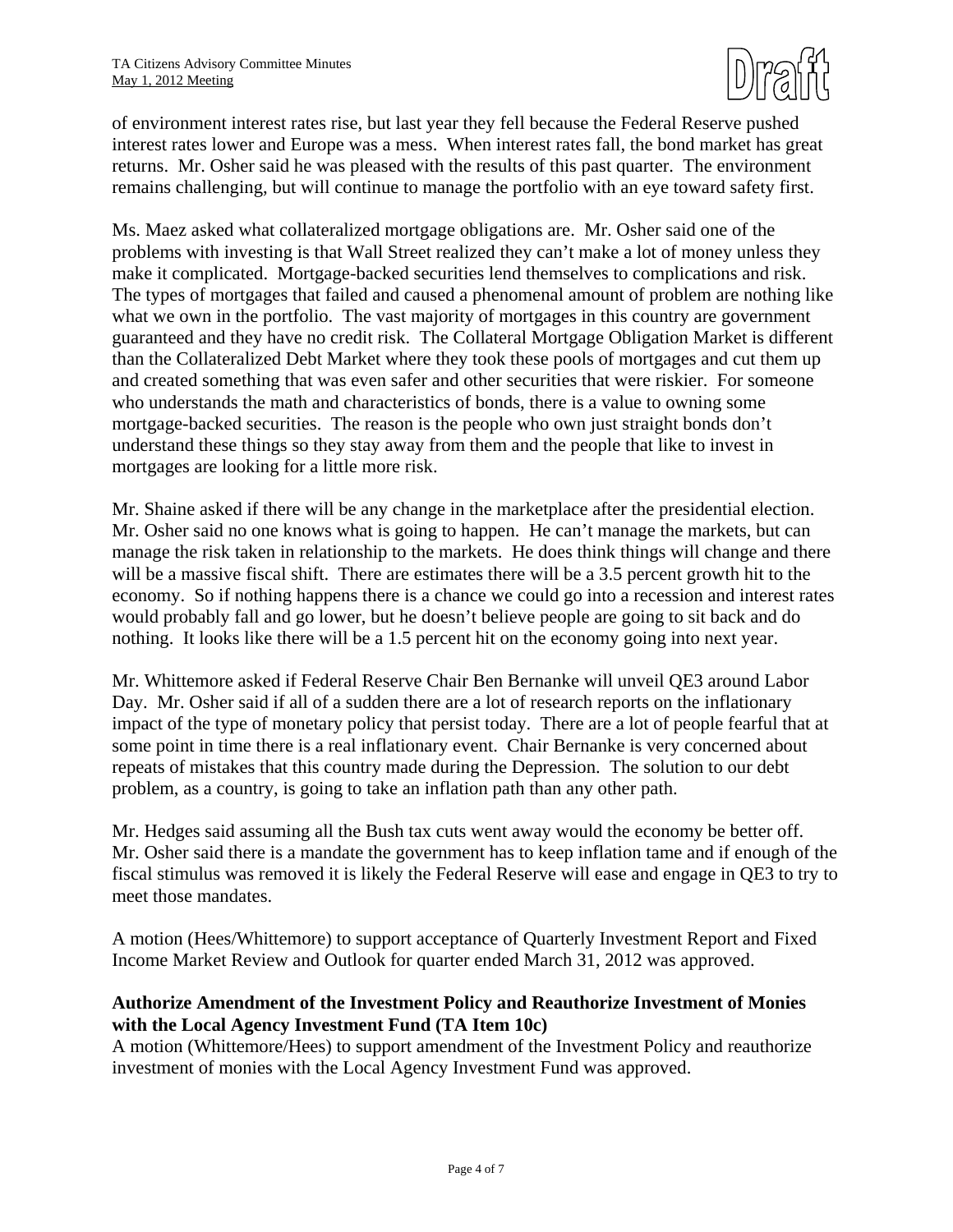

## **Authorize Amendment of the 2004 Measure A Expenditure Plan Highway Program Regarding Eligible Sponsors (TA Item 10d)**

Mr. Warhurst said the City/County Association of Governments (C/CAG) and Redwood City were added and the list still seems sparse of potential sponsors in many locations along the congested areas. He asked if outreach was done to other cities to see if they were interested in being a sponsor. Interim Manager Programming and Development Celia Chung said there is a list of eligible sponsors predefined in the Expenditure Plan. Staff did outreach to the cities to see if they wanted to be a sponsor. The California Department of Transportation (Caltrans) is the main regional sponsor. C/CAG will take on some of the Caltrans projects so the projects can move forward.

Mr. Warhurst said San Carlos was very interested in an interchange. He asked if they are too small of a city to be a sponsor. Ms. Chung said a lot of cities said they don't have the staff and resources to be involved. Mr. Hurley said the new Highway Program is broken into two categories, Key Congestion Corridor and the Supplemental Roadway Projects for any projects not specifically identified in the Expenditure Plan. To help illustrate the point the city of San Carlos is considering doing some modification to the Holly Street Interchange. They are already an eligible sponsor under the Supplemental Roadway Project.

Mr. Londer asked what improvements are included in the Mid-County Highway 101 Improvements projects. Mr. Hurley replied that the reconstruction of the Highway 101/ Broadway Interchange, modification of the Highway 101/Peninsula Avenue Interchange and operational improvements of Highway 101 between Hillsdale Boulevard and Route 92. These projects were identified in the 2004 Expenditure Plan.

A motion (Zimmerman/Hees) to support amendment of the 2004 Measure A Expenditure Plan Highway Program regarding eligible sponsors was approved.

## **Preliminary Fiscal Year 2013 Budget (TA Item 10e)**

Manager, Budgets Ladi Bhuller said:

- Total revenues are \$70.1 million.
- Sales tax revenue is projected to increase by \$2 million.
- Annual allocations are:
	- o Local Streets/Transportation is \$14.6 million.
	- o Caltrain Improvements Operating is \$5.2 million.
	- o Accessible Services/Paratransit is \$2.6 million.
	- o The SFO BART Extension is \$1.2 million.
- Total program expenditures are \$73.2 million.
- Total FY2013 expenditures are \$98.4 million, an increase of \$10 million from FY2012.
- The projected FY2013 fund balance is \$377 million.

Mr. Zimmerman said local streets have an allocation of 22.5 percent and asked what oversight the TA has on how the cities maintain their streets. Mr. Hurley said there is an agreement with each of the jurisdictions in San Mateo County for the distribution of the 22.5 percent. The intention is to give the cities a tremendous amount of discretion on how they spend their funds as long as it is for transportation projects or programs. This is a fixed amount of money the cities get and it is in the cities' and TA's best interest to use it as efficiently as possible.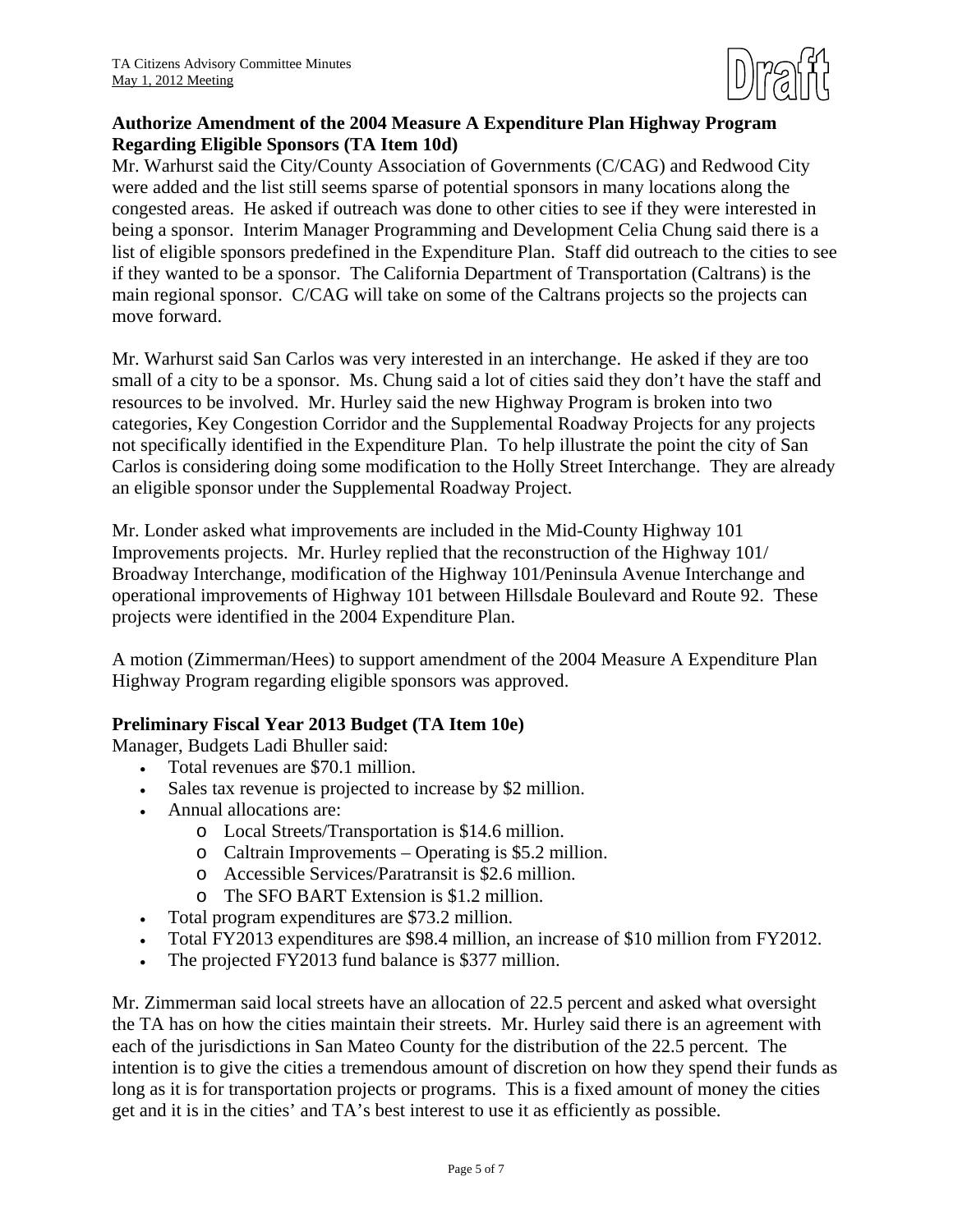

Mr. Shaine asked if the \$2 million increase in sales tax revenue is based on the original budget or the revised budget. Ms. Bhuller said it is based on the revised budget. The FY2012 adopted budget for sales tax was \$61.5 million, it was then revised to \$63 million and for FY2013 staff is projecting \$65 million.

Mr. Warhurst asked where the \$60 million contribution for Caltrain electrification and signaling comes from. Mr. Hurley said it will likely be distributed over several budget cycles. As things are solidified in terms of electrification and signal improvements staff would come back with a Capital Budget amendment when there is a need to ask for Measure A funds.

Mr. Whittemore said there is a \$2.7 million decrease in grant proceeds. He doesn't understand the decline when zero grant proceeds were projected in FY2012. Mr. Hurley said \$2.7 million was received though the Proposition 1B Program in FY2012. Even though we don't show receiving grant proceeds this doesn't mean the projects we are working on don't receive grant proceeds. Staff only budgets grants that come to the TA and then to the project. If they come straight from the grant source to the project it does not get tracked through the budget process.

## **Update on State and Federal Legislative Program (TA Item 11a)**

No report

Mr. Hedges said he would like an update on the State budget for transportation and anything the CAC needs to weigh in on.

## **Approval of Minutes of April 5, 2012 (TA Item 4a)**

No discussion

### **Acceptance of Statement of Revenues and Expenditures for March 2012 (TA Item 4b)**

A motion (Lasensky/Shaine) to support acceptance of the Statement of Revenues and Expenditures for March 2012 was approved.

#### **Sam Trans Liaison Report – April 11, 2012 (TA Item 7)**  No discussion

# **REPORT OF THE CHAIR – BARBARA ARIETTA**

Chair Arietta reported:

- Gave an update on CHSRA and recent activities. On Thursday, May 3 the JPB will approve the HSR Early Investment MOU and urged people to write letters or to attend meetings to speak in support of the MOU.
- A car share program is being launched in Redwood City tomorrow, May 2.

Mr. Zimmerman left at 5:48 p.m.

Mr. Bigelow said he was at the CHSRA meeting when they made a request to the Legislature for the \$2.7 billion construction money for the Central Valley. Caltrain has a two year study period to define the blended system. Six months was on the capacity analysis and now staff is into